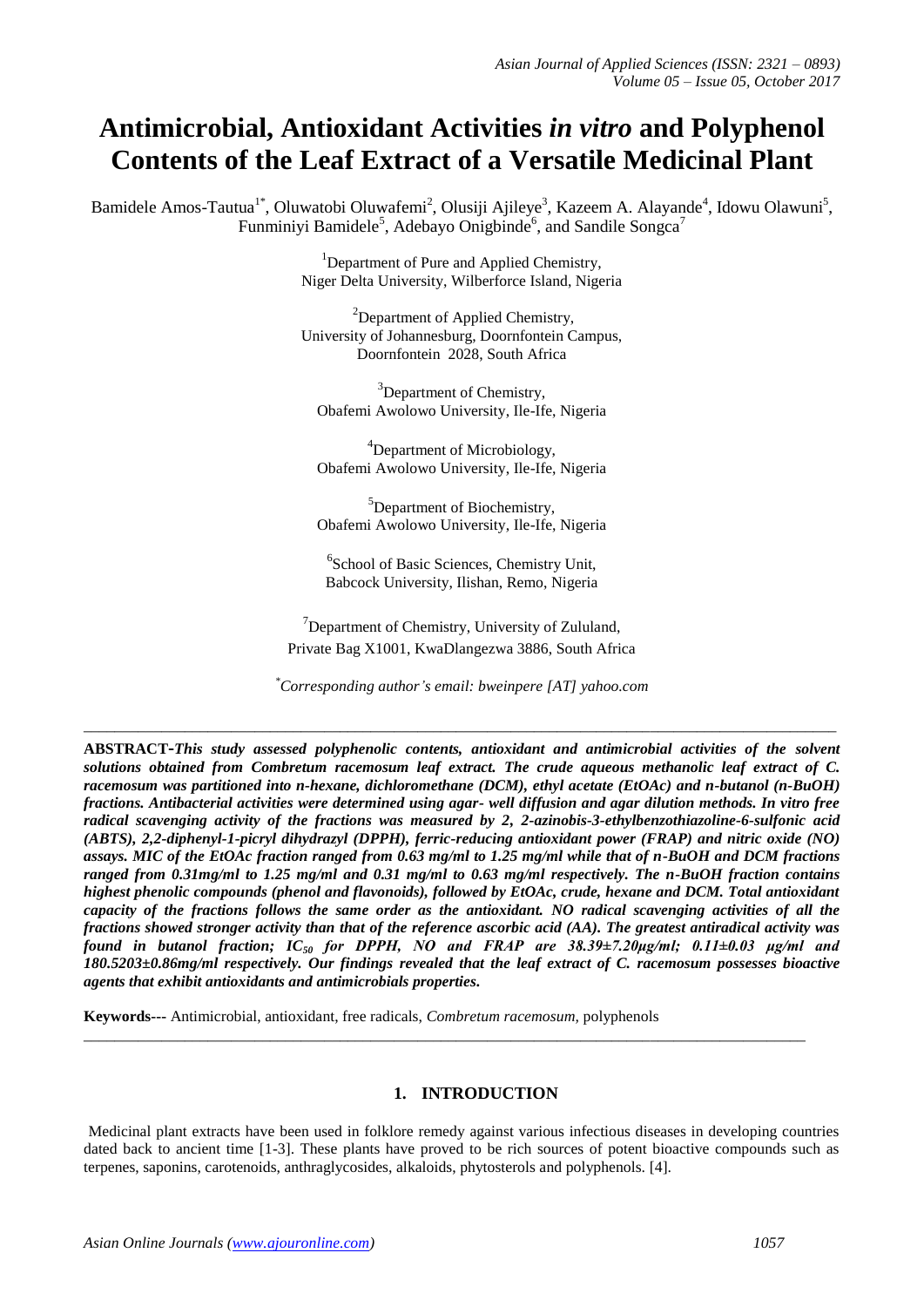Polyphenols are phenolic compounds which are secondary products of plant metabolism of plants and are widely distributed in nature. These naturally occurring polyphenols vary in structures from simple phenolic acids and flavonoids to complex compounds such as tannins, stilbenes, coumarins and lignins. Fruits and vegetables such as apples, grapes, onions and cabbage contain abundant amount of polyphenols, vitamin C, vitamin E, selenium, β-carotene, lycopene, lutein, and other carotenoids. These bioactive compounds play important roles in adsorbing and neutralizing free radicals, quenching singlet and triplet oxygen, or decomposing peroxides thereby acting as protective agents against a variety of diseases, particularly cardiovascular disease and cancer [4].

 Recent problems related to the frequent and indiscriminate use of antibiotics, and development of multiple drug resistant (MDR) strains of a number of pathogenic micro-organisms such as *Klebsiella pneumonia*, *Pseudomonas aeruginosa*, *Candida albican* and methicillin resistant *Staphylococcus aureus* (MRSA) have necessitated renewed alternative discovery of potent drugs from plants with antimycobacterial properties [5-8]..

Also, free radicals such as nitric dioxide (NO<sub>2</sub><sup>\*</sup>), peroxynitrite (ONOO<sup>-</sup>), nitric oxide (NO•), hydrogen peroxide (H<sub>2</sub>O<sub>2</sub>); hydroxyl radical ( $\cdot$ OH) and superoxide (O<sub>2</sub>) are regularly produced in living tissues where they cause widespread damage to bio-molecules which can lead to diverse disease conditions, such as cancer, neurodegenerative diseases, the aging process and heart diseases [9-11].

Many synthetic drugs have been used to protect against these free radicals but they have unfavourable side effects. Consumption of natural antioxidants obtained from fresh plant produce and other food supplements can be substitutes to these artificial compounds [12-14].

 *Combretum racemosum* (P. Beauv.), also known as Christmas rose, that belongs to the family Combretaceae, is widely distributed in the tropical and pan tropical regions. The plant has been used in African traditional medicine for many years to cure various ailments such as toothache, ulcer, tuberculosis, haemorrhoids, dysentery, male sterility, internal parasites and skin diseases [15-17]. The leaves of the plant have also been used by the people of Bayelsa State, Niger Delta region of Nigeria to treat high blood pressure.

This study thus was aimed at evaluating polyphenolic contents and antioxidant activity of the solvent partitions obtained from *C. racemosum* leaf extract. In addition, the antimicrobial activity of the plant on some microbes such as *Bacillus polymyxa*, *Bacillus anthracis, Bacillus stearothermophilus*, *Clostridium sporogenes*, *Corynebactarium pyogenes, Micrococcus luteus, Klebsiella pneumoniae, Pseudomona flourescens* and *Candida pseudotropicali* which have not been reported in literature was also investigated*.*

## **2. MATERIALS AND METHODS**

All the solvents used were distilled prior to use. All the reagents used for the antioxidant assays were of analytical grade ordered from Sigma.

## *2.1 Collection of plant material*

Fresh leaves of *Combretum racemosum* were collected from the campus of the Niger Delta University, Wilberforce Island, Bayelsa State, Nigeria. The plant was identified in the Department of Pharmacognosy, Niger Delta University. A voucher specimen number KKA 33 was deposited at the University herbarium. The fresh leaves were washed, and air dried at ambient temperature (30 $\rm{^0C}$ ) for 3 weeks. The dried leaves were ground into powder with MINGYUE grinding machine (Model Number: MY-20 MY-30 MY-40). Finally, the powder was sealed in a polythene bag and kept in a refrigerator until use.

## *2.2 Extraction of plant material*

500 g of the fine powdered leaves were extracted with 20 % (v/v) aqueous methanol (5 L) at room temperature for 24 hours and filtered using Whatmann No. 1 filter paper. The filtrate was concentrated *in vacuo* at 40 <sup>o</sup>C using rotary evaporator to a small volume (200 mL) to give the methanol extract (MEE), which was subsequently partitioned with nhexane (3 x 1L), dichloromethane (3 x 1L), ethyl acetate (3 x 1L) and n-butanol (3 x 500 mL) [18].

## *2.3 Qualitative phytochemical tests*

Phytochemicals such as alkaloids, reducing sugar, cardiac glycosides, tannins, saponins, terpenoids, steroids, phenols and flavonoids were tested in all the partitions using standard techniques described by Sofowora [19]and Trease and Evans [20].

## *2.4 Antimicrobial study*

The microorganisms used in this study were typed cultures of National Collection of Industrial Bacteria (NCIB)and locally isolated organisms (LIO), which were obtained from the Microbiology Department, Obafemi Awolowo University, Ile-Ife, Osun State, Nigeria. These microorganisms include: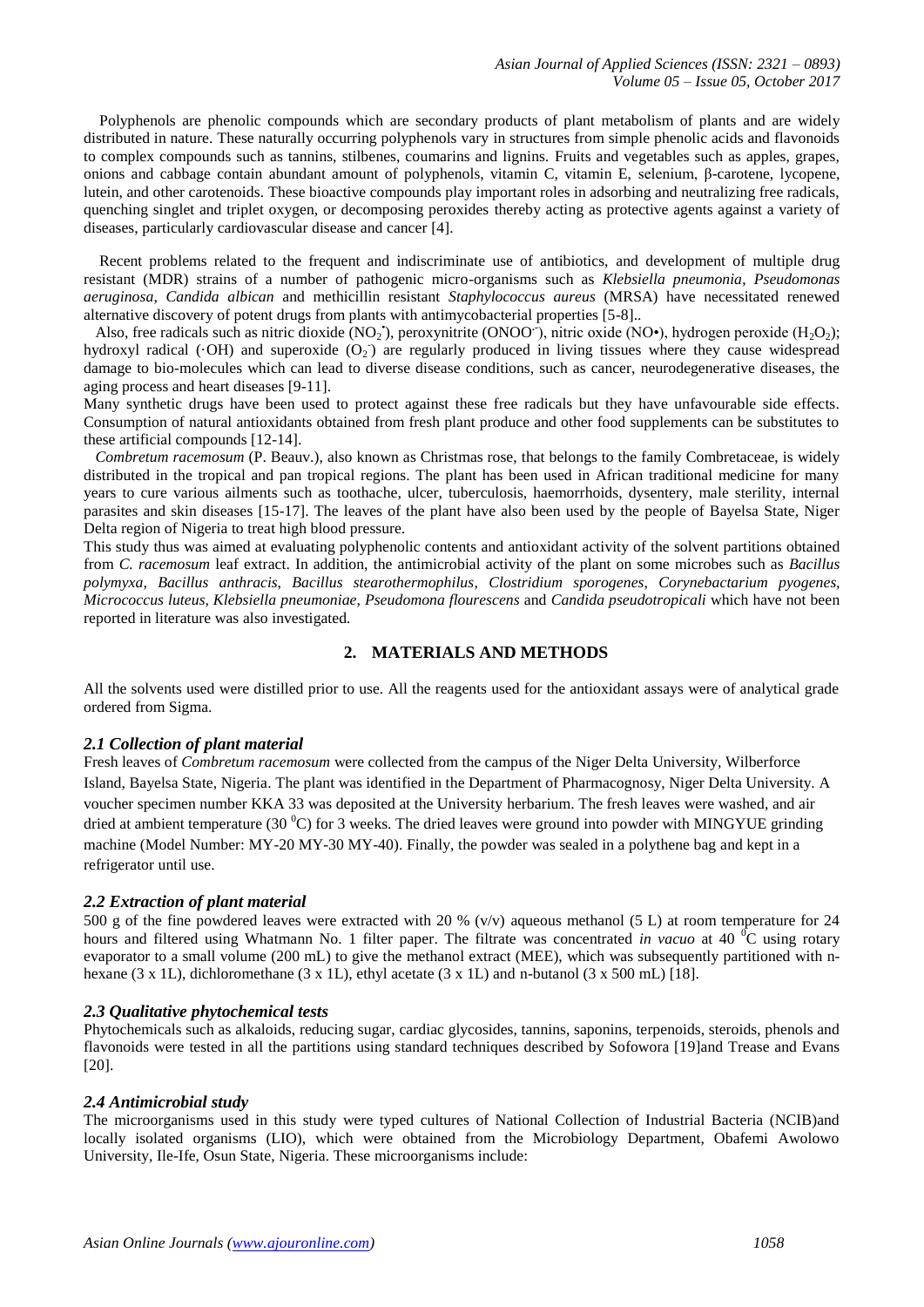*Asian Journal of Applied Sciences (ISSN: 2321 – 0893) Volume 05 – Issue 05, October 2017*

*NCIB Isolates: Bacillus cereus* (NCIB 6349), *Bacillus subtilis* (NCIB 3610), *Bacillus stearothermophilus* (NCIB 8222), *Clostridium sporogenes* (NCIB 532), *Staphylococcus aureus* (NCIB 8588), *Enterococcus faecalis* (NCIB 775) and *Micrococcus luteus* (NCIB 196), Escheria coli (NCIB 86) and *Klebsiella pneumoniae* (NCIB 418) **Locally isolated bacteria isolates**: *Bacillus polymyxa*, *Bacillus anthracis*, *Corynebactarium pyogenes.* **Locally isolated fungal isolates:** *Candida albicans* and *Candida pseudotropicalis*

## *2.5 Agar-well diffusion Assay*

*.*

Agar-well diffusion method as described by Ben Hsouna *et al* [21] with some modifications was used to perform the antimicrobial sensitivity testing of the plant extract and partitions. The bacterial isolates were grown in sterile nutrient broth at 37  $\rm{^0C}$  for 18 h while the yeasts were grown in malt extract at 25  $\rm{^0C}$  for 24 h before use. Then 0.2ml of the standardized microbial culture ( $10^6$  cfu/ml, equivalent of 0.5 McFarland standards) was inoculated into molten Mueller-Hinton agar and malt extract agar (Lab M, UK) for the bacteria and yeast respectively. This was poured into Petri dishes and allowed to set before wells were bored into it using sterile cork borer (6 mm). The wells were carefully filled up with prepared concentration of the extract (25 mg/ml) and partitions (10 mg/ml) with the aid of a Pastuer pipette. The plates were then incubated at 37  $^{\circ}$ C (bacteria) and 25  $^{\circ}$ C (yeast) after which the diameter of zones of inhibition (mm) were measured. The effect of the partitions against microbial isolates was compared with those of standard antibiotics (1 mg/ml), streptomycin (Pfizer Inc., New York), ampicillin (Lab Oftalmiso, Spain), and nystatin (Pfizer Inc., New York). The experiment was carried out in replicate of three.

## *2.6 Determination of minimum inhibitory concentrations.*

The method described by Akinpelu and Kolawole [22] was utilized to determine the MICs of the partitions. A two-fold dilution of the partitions was prepared and 2ml of different concentrations of the partitions was added to 18 ml of presterilized molten nutrient agar (bacterial) and malt extract agar (yeast) to give final concentrations of the partitions ranging between 0.31 and 20.0 mg/ml. The medium was then poured into Petri dishes and allowed to set. The surfaces of the medium were allowed to dry before streaking with  $18 - 24$  h old standard ( $10^6$  cfu/ml) inoculums, after which the plate was incubated at 37  $^{\circ}$ C (bacteria) and 25  $^{\circ}$ C (yeast). The MIC was determined as the lowest concentration that inhibits the growth of the isolates. The experiment was carried out in replicate of three.

## *2.7 Determination of minimum bactericidal concentration (MBC) and minimum fungicidal concentration (MFC)*

Minimum bactericidal/fungicidal concentrations of the partitions were determined by the method described by Gulluce *et al* [23] with slight modification. The test microbial cell samples were taken from plates with no visible growth in the MIC assay and sub-cultured using a sterile loop onto freshly prepared nutrient agar plates and malt extract agar plates respectively for the bacterial and fungal isolates. These agar plates were then incubated at 37 °C for 48h and 25 °C for 72 h r for the bacterial and fungal isolates respectively. The MBC and MFC were determined as the lowest concentration of the extract that did not show visible growth on the new set agar plates. The experiment was carried out in replicate of three.

## *2.8 Total phenolic content (TPC)*

The Folin–Ciocalteu assay method as described by Li *et al* [24] was used to determine the total phenolic content of crude extract and partitions. To a mixture of 0.1 ml of sample and 0.9 ml of distilled water, was added 0.2 ml of Folin-Ciocalteu's phenol reagent and the resulting mixture was vortexed. After 5 min, 1.0 ml of 7 % (w/w)  $Na<sub>2</sub>CO<sub>3</sub>$  solution was added and the solution was then make up to 2.5 ml before incubating for 90 min at room temperature. The absorbance against a negative control containing 0.1ml of water in place of the sample was then taken at 750 nm. Gallic acid (0.1 mg/ml) was used as standard in order to determine Gallic Acid Equivalent (GAE) of sample, after preparing a calibration curve. Distilled water was used as blank.

## *2.9 Total flavonoid content (TFC)*

The aluminium chloride colorimetric assay method described by Neergheen *et al*. [25] was employed to determine the total flavonoid content of the plant extract and partitions. To 0.1 ml of extract/standard was added 0.4 ml of distilled water. This was followed by 0.1 ml of 5 % sodium nitrite. After 5 min, 0.1 ml of 10% Aluminum Chloride and 0.2 ml of sodium hydroxide was added and the volume was made up to 2.5 ml with distilled water. The absorbance at 510 nm was measured against the blank. Standard quercetin with varying concentration (12.5 - 100 µg/ml) were used as standard. The total flavonoid content of the plant extract/partitions, expressed as mg quercetin equivalents per gram of the plant extract/partitions is calculated as: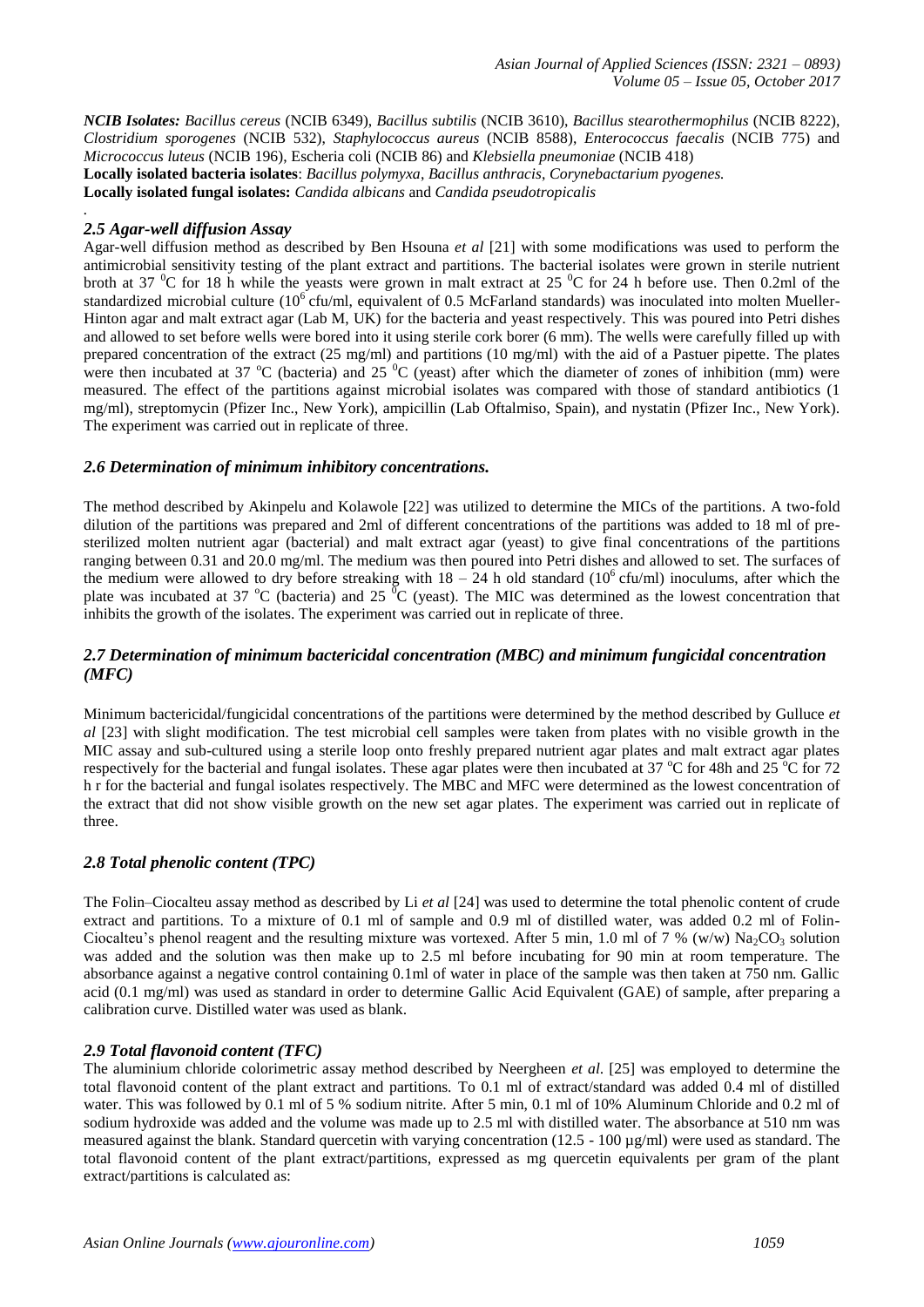X=q\* Vw

Where X is the total content of flavonoid compound in quercetin equivalents Q is the concentration of quercetin established from the standard curve V is the volume of extract/partition (ml)

W is the weight of the extract/partition in reaction mixture

# *2.10 Total antioxidant capacity (TAC)*

The method described by Pellegrini *et al.,* [26] was utilized for TAC assessment of the plant extract. To 0.1 ml of the extracts (1 mg/ml) or standard solutions of ascorbic acid (20, 40, 60, 80, 100  $\mu$ g/ml) was added 1.0 ml of the reagent solution which consisted of 0.6 M sulphuric acid, 28.0 mM sodium phosphate and 4.0 mM ammonium molybdate. The tubes containing the reacting mixture were incubated in a water bath at 95  $\degree$ C for 90 min. The mixture was then allowed to stand and cool to room temperature and the absorbance measured at 695 nm against a blank which consisted of the reacting mixture containing distilled water in place of the extract. The antioxidant activities of the partitions were expressed as an ascorbic acid equivalent.

# *2.11 Determination of the radical scavenging ability using the 2,2-diphenyl-2-picrylhydrazyl hydrate assay*

DPPH free radical scavenging activity of the extract and partitions were spectrophotometrically determined at 517 nm using the method described by Barros *et al* [27]. To 1.0 ml of different concentrations (31.25 – 125 ug/ml) of the extract or standard in a test tube was added 1.0 ml of 0.3 mM DPPH in methanol. The mixture was mixed and incubated in the dark for 30 min after which the absorbance was read at 517 nm against a DPPH control containing only 1.0 ml methanol in place of the extract.

The percent of inhibition was calculated as follows:

 $I% = [(A_{\text{blank}}-A_{\text{sample}})/A_{\text{blank}}] \times 100$ 

Where  $A_{\text{blank}}$  is the absorbance of the control (containing all reagents except the test compound), and  $A_{\text{sample}}$  is the absorbance of the test compound. Sample concentration providing 50% inhibition  $(IC_{50})$  was calculated from the graph plotting inhibition percentage against extract concentration.

## *2.12 Nitric oxide radical scavenging assay*

The nitric oxide scavenging activity of the sample was measured spectrophotometrically according to the method described by Marcocci et al. [28]. The reaction mixture, containing 0.1 ml of different concentrations (10, 5, 2.5, 1.25, 0.625, 0.3125 mg/ml) of the partition solutions and 0.9 ml of sodium nitroprusside (2.5 mM) in phosphate buffer saline (pH 7.2, 10 mM) was incubated under illumination for 150 min. After incubation, 0.5 ml of 1% sulphanilamide in 5% phosphoric acid was added and incubated in the dark for 10 min., followed by addition of 0.5 ml 0.1% of NED (N-1 napthylethylenediamine dihydrochloride). The absorbance of the chromophore formed was measured at 546 nm [23]. The percentage inhibition of nitric oxide radical formation was calculated as expressed above in DPPH radical scavenging assay.

## *2.13 Determination of ABTS+ radical scavenging activity*

The 2, 2-azino-bis-3-ethylbenzothiazoline-6-sulphonic acid (ABTS<sup>+</sup>) free radical scavenging activity was determined by the ABTS**<sup>+</sup>** radical cation decolourisation assay as developed by Re *et al.* [29]

The ABTS radical cation (ABTS<sup>+</sup>) was produced by reacting ABTS stock solution (7 mM) with 7 mM potassium persulphate in a ratio 2:1 and the mixture was allowed to stand in the dark at room temperature for 16 h before use for complete oxidation of the ABTS mixture. Prior to use, the stock solution was diluted with 70% ethanol to an absorbance of  $0.75 \pm 0.05$ , to give ABTS working solution. ABTS<sup>+</sup> radical scavenging analysis was performed by mixing 2.0 ml of the ABTS working solution with 20 μl of the different concentration of partitions/standard solution (trolox). The negative control was prepared by adding 20 μl of 70% ethanol in 2.0 ml of ABTS. The decolourization reaction was complete after 1 min.

Absorbance was measured spectrophotometrically at 734 nm and the readings obtained were used to calculate the % inhibition as follows;

% ABTS<sup>+</sup> inhibition =  $[1-(A_{734 \text{ nm sample}}/A_{734 \text{ nm control}})] \times 100$ Where:

A<sub>734 nm sample</sub> is the absorbance at 734 nm of the sample

A<sup>734</sup> nm control is absorbance at 734 nm of the negative control.

The sample concentration providing 50% inhibition  $(IC_{50})$  was calculated from the graph by plotting inhibition percentage against extract concentration.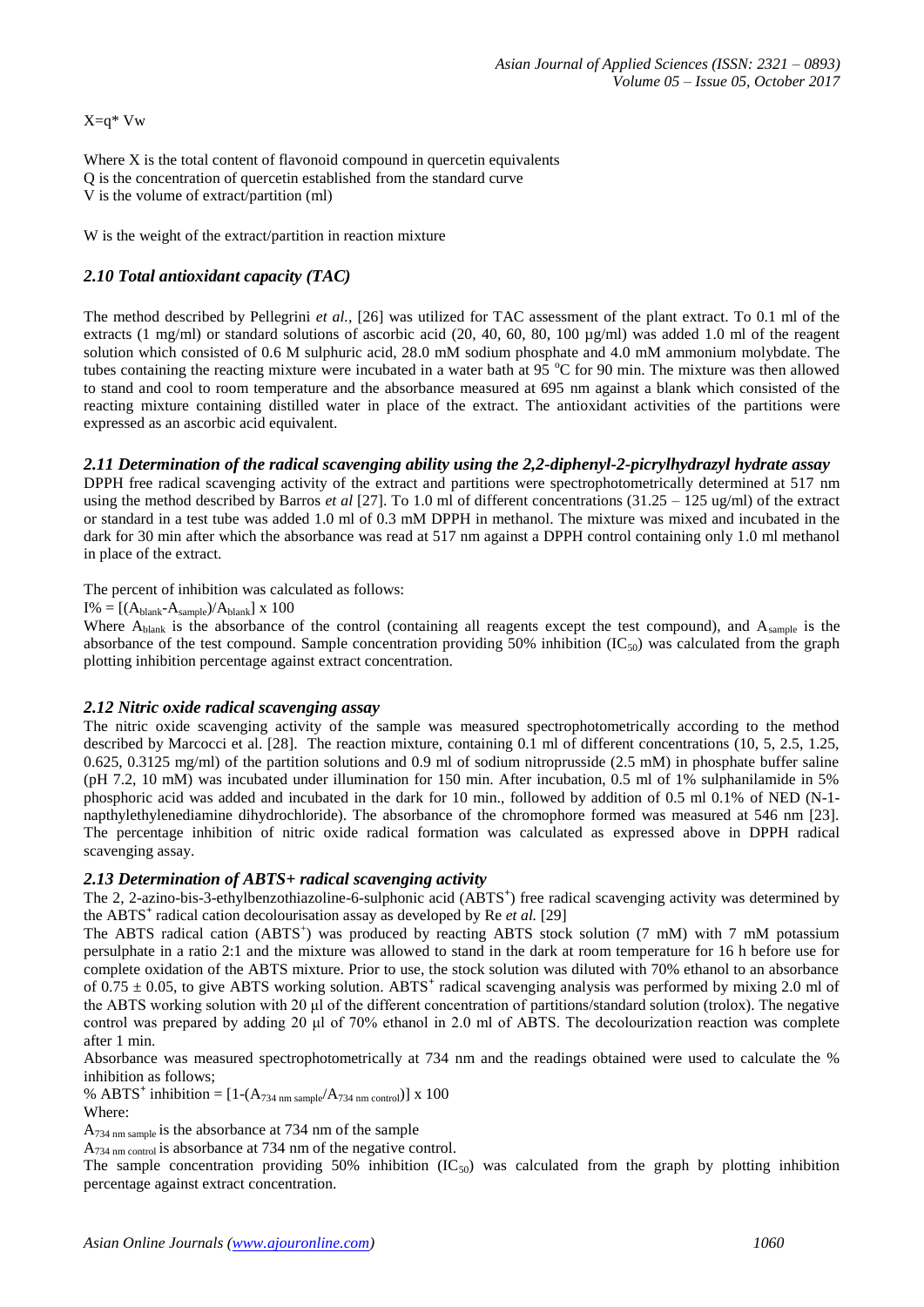## *2.14 Determination of ferric reducing antioxidant power*

Ferric reducing antioxidant power of the plant extract and partitions was determined by the method described by Panda *et al* [30]. The FRAP working reagent consisted of 300 mM acetate buffer (pH 3.6), 10 mM 2, 4, 6-tri-(2-pyridyl)-1, 3, 5 triazine and 20 mM FeCl<sub>3</sub>.6H<sub>2</sub>O mixed together in the ratio of 10:1:1 respectively. A 50 µl aliquot of the partitions at 1 mg/ml and 50 μl of standard solutions of ascorbic acid (20, 40, 60, 80, 100 μg/ml) were added to 1 ml of FRAP reagent in duplicate tubes. Absorbance measurement was taken at 593 nm exactly 10 min after mixing against reagent blank containing 50 ul of distilled water. All measurements were taken at room temperature with plant partition solutions protected from direct sunlight. The Ferric reducing antioxidant power was expressed in ascorbic acid equivalent concentration (EC) which was defined as the concentration of antioxidant that gave a ferric reducing ability equivalent to that of the ascorbic acid standard

## **3 RESULTS**

#### *3.1 Qualitative phytochemical tests*

Results of the qualitative phytochemical tests are given in Table 1. The results revealed the presence of reducing sugars, cardiac glycosides tannins, saponins, terpenoids, steroids, and flavonoids in the extract and polar ethylacetate and nbutanol partitions. The percentage yields of the extract and partitions are shown in Table 4.

| <b>Table 1:</b> Phytochemical analysis of the partitions of C, racemosum leaf extract. |  |  |
|----------------------------------------------------------------------------------------|--|--|
|----------------------------------------------------------------------------------------|--|--|

| Phytochemicals        | MEE | <b>HEP</b> | <b>DCP</b> | EAP | <b>BUP</b> |
|-----------------------|-----|------------|------------|-----|------------|
|                       |     |            |            |     |            |
| <b>Alkaloids</b>      |     |            |            |     |            |
| <b>Saponins</b>       |     |            |            |     |            |
| <b>Tannins</b>        |     |            |            |     |            |
| <b>Flavonoids</b>     |     |            |            |     |            |
| Cardiac glycosides    |     |            |            |     |            |
| Terpenoids & steroids |     |            |            |     |            |
| Phlobatamin           |     |            |            |     |            |
| Ketonic sugar         |     |            |            |     |            |
| <b>Anthroquinones</b> |     |            |            |     |            |
| <b>Reducing sugar</b> |     |            |            |     |            |

MEE= Methanol extract; HEP= n-Hexane partition; DCP = Dichloromethane partition; EAP = Ethylacetate partition;  $BUP = n-B$ utanol partition

+ means present; - means not present

## *3.2 Antimicrobial activity*

Susceptibility of the test organisms, in terms of zones of inhibition, against the antimicrobial agents is shown in Table 2. All the test isolates were sensitive to the plant extract and partitions except the n-hexane partition which was only active against *Klebsiella pneumoniae* and the test yeast isolates. The maximum zone of inhibition exhibited by the plant extract (21±0.76 mm) was against a *Bacillus subtilis* which was completely resistant to ampicillin used as standard drug. The The maximum zone of inhibition exhibited by the partitions  $(22\pm0.50 \text{ mm})$  was expressed by the n-butanol partition against *Pseudomonas flourescens* which was also completely resistant to both streptomycin and ampicillin. Moreover, the lowest MIC exhibited by the plant extract was 1.57 mg/ml against almost 42% of the test isolates, while the MIC exhibited by the fraction partitioned into dichloromethane was  $\leq 0.63$  mg/ml against all test isolate except *Candida pseudotropicalis* (2.5 mg/ml). The range of MIC by streptomycin against the bacterial isolates was between 0.03 and 0.5 mg/ml, while that of nystatin against the yeast isolates was between 0.06 and 0.13 mg/ml (table 2). In addition, the minimum bactericidal concentration of 0.63 mg/ml was exhibited by the dichloromethane partition against 34% of the bacterial isolates and as well by the n-butanol partition against *Pseudomonas flourescens* and the test yeast isolates (Table 4).

Both ethyl acetate and n-butanol partitions demonstrated the best antifungal activity with MIC and MFC values of 0.63mg/ml when compared with known antimicrobial agents, streptomycin and ampicillin (Tables 3 and 4).

## *3.3 Polyphenolic contents and antioxidant activities*

Results revealed that the n-butanol partition has the highest phenolic contents (phenolics and flavonoids), followed by the EAP, MEE, HEP and DCP. The total antioxidant capacity assay also follows the same order as shown in Table 5.

 Results of the DPPH assay of the plant extract and solvent partitions are shown in Table 6. Positive DPPH test suggests that the partitions are free radical scavengers. All the solvent partitions show strong DPP radical scavenging activity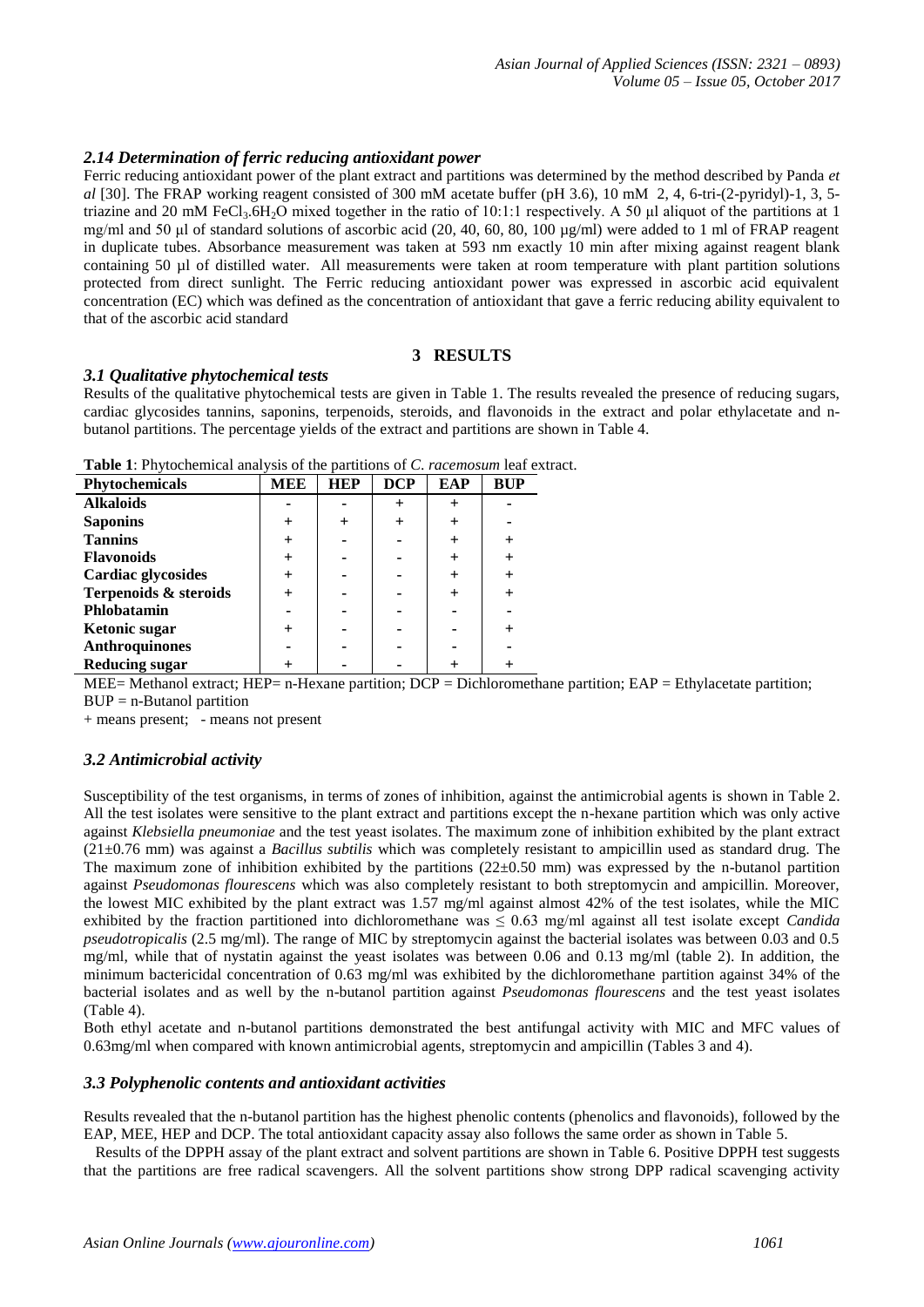compared with standards Vitamin C (10.29±0.04  $\mu$ g/ml) and trolox (10.89±0.17  $\mu$ g/ml) based on their IC<sub>50</sub> values of 38.39  $\pm$  7.20; 49.56  $\pm$  1.04; 67.48  $\pm$  1.92; 144.56  $\pm$  4.73 and 162.59  $\pm$  26.74 µg/ml for n-butanol, crude, ethyl acetate, hexane and DCM partitions respectively

The antioxidant potency of the partitions to reduce the pre-formed radical cation to ABTS is in the following order ethyl acetate>DCM> butanol>crude>hexane, according to the IC<sub>50</sub> values of 464.12  $\pm$  0.63; 464.45  $\pm$  2.39; 494.79  $\pm$  0.45; 614.20  $\pm$  2.72 and 2095.21  $\pm$  0.90 µg/ml respectively. Results as shown in Table 5 were compared with one obtained using trolox (with IC<sub>50</sub> of 337.49  $\pm$  2.75 µg/ml) to demonstrate that the partitions and extract are potent antioxidants. The order of NO scavenging activity is as follows: butanol>crude>ethyl acetate> DCM >hexane with their IC<sub>50</sub> of 0.11  $\pm$ 0.03; 0.14  $\pm$  0.02; 0.26  $\pm$  0.06; 0.50  $\pm$  0.26 and 0.63  $\pm$  0.01 µg /ml respectively; while the standard ascorbic acid gave IC<sub>50</sub> of 64.15  $\pm$  2.52 µg/ml. Table 6 shows that the ferric reducing power of the partitions exhibited the following order: BUP > MEE>EAP > HEP > DCP with the values180.52±0.86; 148.27±0.75; 114.49±0.05; 64.65±0.36 and 60.77±0.32 mg/g respectively. BUP exhibited the greatest antiradical activity,  $IC_{50}$  for DPPH, and NO are 38.39±7.20; and 0.11±0.03 μg/ml respectively and 180.52±0.86 mg/ml for FRAP

| <b>Bacterial Isolates</b>  | Zones of inhibition (mm) ** |                  |                  |                      |                      |                     |                  |
|----------------------------|-----------------------------|------------------|------------------|----------------------|----------------------|---------------------|------------------|
|                            | <b>MEE</b>                  | <b>HEP</b>       | <b>DCP</b>       | <b>EAP</b>           | <b>BUP</b>           | <b>STREP</b>        |                  |
|                            | (25mg/ml)                   | (10mg/ml)        | (10mg/ml)        | $(10 \text{ mg/ml})$ | $(10 \text{ mg/ml})$ | $(1 \text{ mg/ml})$ |                  |
| <b>B.</b> cereus (NCIB     |                             |                  |                  |                      |                      |                     |                  |
| 6349)                      | 18                          | $\boldsymbol{0}$ | $18+0.29$        | $20+1.00$            | 18                   | 29                  | $20 \pm 0.58$    |
| <b>B.</b> polymyxa (LIO)   | $20 \pm 1.00$               | $\boldsymbol{0}$ | 18               | $16 \pm 0.50$        | $18 + 1.00$          | $26 \pm 0.58$       | $\Omega$         |
| <b>B.</b> anthracis (LIO)  | $18 + 1.15$                 | $\overline{0}$   | $14 \pm 1.00$    | 20                   | $16 \pm 0.58$        | $30\pm0.29$         | $30 \pm 1.12$    |
| <b>B.</b> subtilis         |                             |                  |                  |                      |                      |                     |                  |
| (NCIB3610)                 | $21 \pm 0.76$               | $\mathbf{0}$     | $19 \pm 0.50$    | $20 \pm 0.76$        | $18 \pm 1.15$        | $31 \pm 1.00$       |                  |
| <b>B.</b> stearothermophil |                             |                  |                  |                      |                      |                     |                  |
| (NCIB 8222)                | 20                          | $\overline{0}$   | $18 + 1.00$      | $22 \pm 1.00$        | 20                   | $30 \pm 0.58$       | 26               |
| C. sporogenes              |                             |                  |                  |                      |                      |                     |                  |
| (NCIB 532)                 | $18+0.58$                   | $\mathbf{0}$     | $\overline{0}$   | 22                   | $20+1.15$            | $28 \pm 0.58$       | 18               |
| C. pyogenes (LIO)          | $\overline{0}$              | $\overline{0}$   | $16 \pm 0.76$    | $16 \pm 0.58$        | 20                   | $26 \pm 0.00$       | $36 \pm 1.00$    |
| Staph. aureus              |                             |                  |                  |                      |                      |                     |                  |
| (NCIB 8588)                | $18 + 1.00$                 | $\mathbf{0}$     | 18               | 14                   | $18+1.00$            | $30 \pm 0.58$       | 28               |
| E. faecalis (NCIB          |                             |                  |                  |                      |                      |                     |                  |
| 775)                       | $20 \pm 0.29$               | $\mathbf{0}$     | 16               | $18 \pm 0.29$        | $22 \pm 0.76$        | $32 \pm 1.00$       | $26 \pm 0.58$    |
| M. luteus (NCIB            |                             |                  |                  |                      |                      |                     |                  |
| 196)                       | $16 \pm 0.58$               | $\boldsymbol{0}$ | $\overline{0}$   | $14\pm0.76$          | $16 \pm 0.58$        | $26 \pm 0.58$       | $29 \pm 1.15$    |
| E. coli (NCIB 86)          | 20                          | $\Omega$         | $16 + 1.00$      | $16 \pm 0.50$        | $20 \pm 1.00$        | 26                  | $24 \pm 1.00$    |
| K. pneumoniae              |                             |                  |                  |                      |                      |                     |                  |
| (NCIB 418)                 | 20                          | $16+0.58$        | $\Omega$         | $12+1.00$            | 18                   | $25 \pm 0.29$       | 20               |
| Ps. aeruginosa             |                             |                  |                  |                      |                      |                     |                  |
| (NCIB 950)                 | $18 + 0.76$                 | $\boldsymbol{0}$ | 18               | $18+1.00$            | $22 \pm 0.50$        | $\boldsymbol{0}$    | $\boldsymbol{0}$ |
| Ps. flourescens            |                             |                  |                  |                      |                      |                     |                  |
| (NCIB 3756)                | $18 + 0.58$                 | $\boldsymbol{0}$ | $19 + 1.15$      | 16                   | $20 \pm 0.50$        | $29 \pm 1.00$       | $24 \pm 0.29$    |
| P. vulgaris (LIO)          | $16 \pm 0.76$               | $\boldsymbol{0}$ | $\boldsymbol{0}$ | $18 \pm 0.58$        | 18                   | 28                  | $18 + 0.76$      |
|                            |                             |                  |                  |                      |                      |                     |                  |
| <b>Fungal Isolates</b>     | <b>MEE</b>                  | <b>HEP</b>       | <b>DCP</b>       | <b>EAP</b>           | <b>BUP</b>           | <b>NYST</b>         |                  |
|                            | (25mg/ml)                   | (10mg/ml)        | (10mg/ml)        | $(10 \text{ mg/ml})$ | $(10 \text{ mg/ml})$ | $(1 \text{ mg/ml})$ |                  |
| Candida albicans           | 20                          | $18 + 0.76$      | $\Omega$         | $18 + 1.32$          | 20                   | $28 + 1.00$         |                  |
| C. pseudotropicalis        | $18 + 1.00$                 | 16               | $13 \pm 1.15$    | $16 \pm 0.58$        | $20 \pm 1.00$        | 24                  |                  |

**Table 2:** Sensitivity patterns of zones of inhibition exhibited by partitions obtained from *C. racemosum* leaf extract on micro-organisms isolates

**Key:** LIO = Locally Isolated Organism; NCIB = National Collection of Industrial Bacteria; MEE= Methanol extract; HEP= n-Hexane partition; DCP = Dichloromethane partition; EAP = Ethylacetate partition; BUP = n-Butanol partition; mm  $**$  = mean of three replicates; 0 = not sensitive; STREP = Streptomycin; AMP = Ampicillin; METH = Methanol; NYST = Nystatin.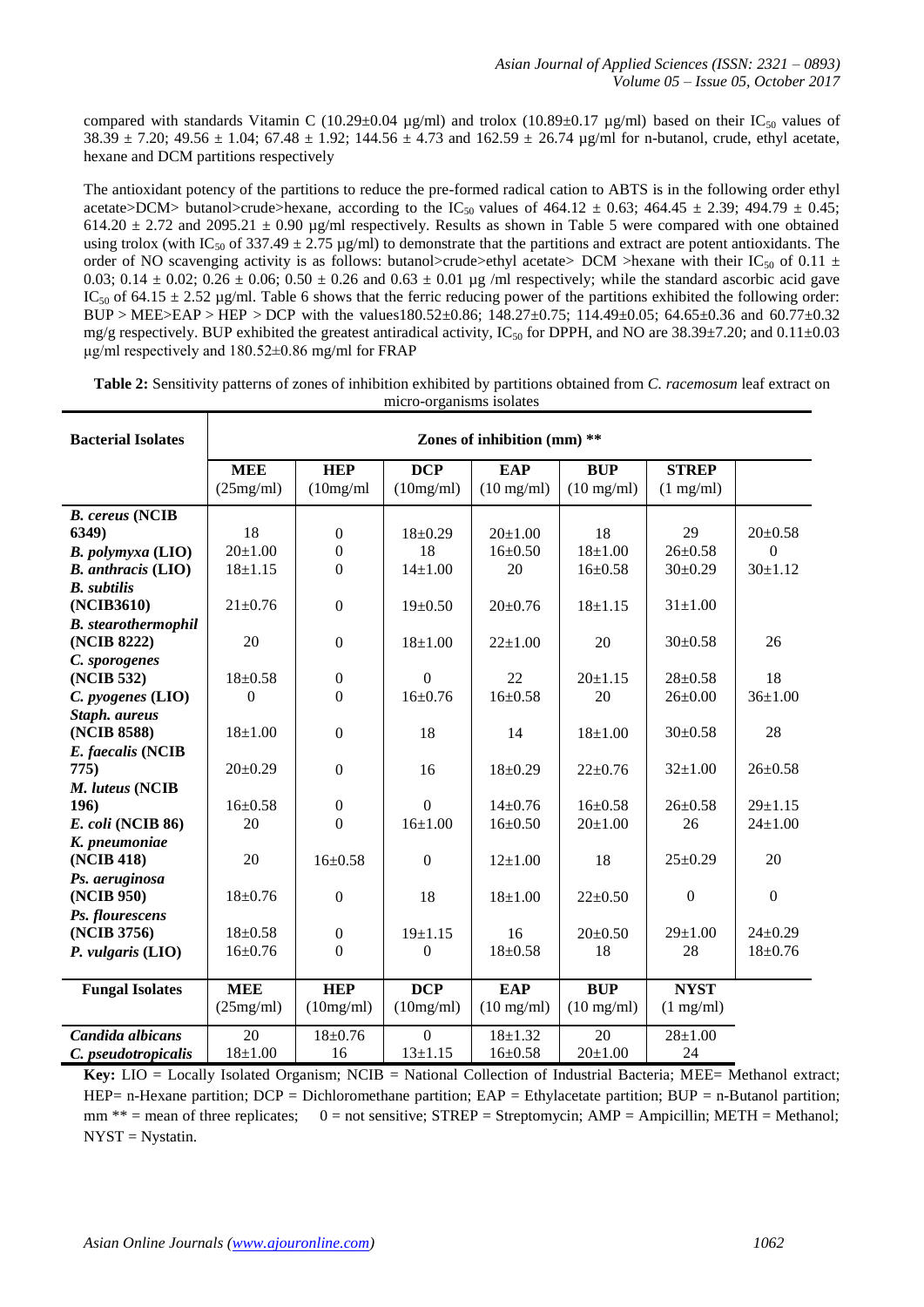| <b>Bacterial isolates</b>          | <b>MEE</b> | <b>HEP</b> | <b>DCP</b> | EAP  | <b>BUP</b> | <b>STREP</b> | AMP  |
|------------------------------------|------------|------------|------------|------|------------|--------------|------|
|                                    | 1.57       | ND         | 0.31       | 0.63 | 0.63       | 0.06         | 0.06 |
| B. cereus (NCIB 6349)              |            |            |            |      |            |              |      |
| <b>B.</b> polymyxa (LIO)           | 1.57       | ND         | 0.31       | 1.25 | 0.63       | 0.13         | ND   |
| <b>B.</b> anthracis (LIO)          | 12.50      | ND         | 0.63       | 1.25 | 1.25       | 0.25         | 0.03 |
| <b>B.</b> subtilis (NCIB 3610)     | 1.57       | ND         | 0.31       | 1.25 | 0.63       | 0.25         | ND.  |
| <b>B.</b> stearothermophilus (NCIB | 3.13       | ND         | 0.63       | 1.25 | 1.25       | 0.06         | 0.06 |
| 8222)                              |            |            |            |      |            |              |      |
| C. sporogenes (NCIB 532)           | 12.50      | ND         | ND         | 0.63 | 1.25       | 0.06         | 0.13 |
| $C.$ pyogenes $(LIO)$              | ND         | ND         | 0.63       | 1.25 | 1.25       | 0.13         | 0.03 |
| Staph. aureus (NCIB 8588)          | 3.13       | ND         | 0.63       | 1.25 | 0.63       | 0.06         | 0.03 |
| E. faecalis (NCIB 775)             | 1.57       | ND         | 0.63       | 0.63 | 0.31       | 0.03         | 0.06 |
| M. luteus (NCIB 196)               | 3.13       | ND         | ND         | 1.25 | 0.63       | 0.25         | 0.06 |
| E. coli (NCIB 86)                  | 12.5       | ND         | 0.63       | 1.25 | 0.63       | 0.25         | 0.25 |
| K. pneumoniae (NCIB 418)           | 1.57       | 3.13       | ND         | 0.63 | 0.31       | 0.50         | 0.25 |
| Ps. aeruginosa (NCIB 950)          | 1.57       | ND         | 0.31       | 1.25 | 0.63       | ND           | ND   |
| Ps. Flourescens (NCIB 3756)        | 1.57       | ND         | 0.31       | 1.25 | 0.31       | 0.03         | 0.13 |
| $P.$ vulgaris $(LIO)$              | 3.13       | ND         | ND         | 0.63 | 1.25       | 0.50         | 0.25 |
| <b>Fungal isolates</b>             | MEE        | <b>HEP</b> | <b>DCP</b> | EAP  | <b>BUP</b> | <b>NYST</b>  |      |
| Candida albican                    | 3.13       | 0.63       | ND         | 0.63 | 0.63       | 0.06         |      |
| C. pseudotropicalis                | 3.13       | 1.25       | 2.50       | 0.63 | 0.63       | 0.13         |      |
|                                    |            |            |            |      |            |              |      |

**Table 3**: The minimum inhibitory concentrations (mg/ml) of the partitions of *C. racemosum* leaf extract and standard antimicrobials exhibited against susceptible microorganism isolates.

Key: ND means Not Determined

**Table 4**: The minimum bactericidal/fungicidal concentrations (mg/ml) of the partitions of *C. racemosum* leaf extract and standard antimicrobials exhibited against susceptible microorganism isolates.  $\overline{a}$ 

| undurd untimitivorum enmonteu agumot ousceptiole interoorganismi nomites. |            |            |            |      |            |              |            |
|---------------------------------------------------------------------------|------------|------------|------------|------|------------|--------------|------------|
| <b>Bacterial isolates</b>                                                 | <b>MEE</b> | <b>HEP</b> | <b>DCP</b> | EAP  | <b>BUP</b> | <b>STREP</b> | <b>AMP</b> |
| B. cereus (NCIB 6349)                                                     | 3.13       | ND         | 0.63       | 1.25 | 1.25       | 0.13         | 0.13       |
| B. polymyxa (LIO)                                                         | 3.13       | ND         | 0.63       | 2.50 | 1.25       | 0.25         | ND         |
| B. anthracis (LIO)                                                        | 12.50      | ND         | 1.25       | 2.50 | 2.50       | 0.25         | 0.06       |
| B. subtilis (NCIB 3610)                                                   | 3.13       | ND         | 0.63       | 2.50 | 1.25       | 0.25         | ND         |
| B. stearothermophilus (NCIB 8222)                                         | 3.13       | ND         | 1.25       | 2.50 | 1.25       | 0.13         | 0.13       |
| C. sporogenes (NCIB 532                                                   | 12.50      | ND         | ND         | 2.50 | 2.50       | 0.13         | 0.25       |
| $C.$ pyogenes (LIO)                                                       | ND         | ND         | 1.25       | 2.50 | 2.50       | 0.25         | 0.06       |
| Staph. aureus (NCIB 8588)                                                 | 6.25       | ND         | 1.25       | 2.50 | 2.50       | 0.25         | 0.06       |
| E. faecalis (NCIB775)                                                     | 3.13       | ND         | 1.25       | 1.25 | 1.25       | 0.06         | 0.13       |
| M. luteus (NCIB 196)                                                      | 6.25       | ND         | ND         | 2.50 | 1.25       | 0.25         | 0.13       |
| E. coli (NCIB 86)                                                         | 12.50      | ND         | 1.25       | 2.50 | 1.25       | 0.25         | 0.25       |
| K. pneumoniae (NCIB 418)                                                  | 3.13       | 2.50       | ND         | 1.25 | 0.63       | 0.50         | 0.25       |
| Ps. aeruginosa (NCIB 950)                                                 | 3.13       | ND         | 0.63       | 2.50 | 1.25       | ND           | ND         |
| Ps. flourescens (NCIB 3756)                                               | 3.13       | ND         | 0.63       | 2.50 | 0.63       | 0.06         | 0.25       |
| P. vulgaris (LIO                                                          | 3.13       | ND         | ND         | 1.25 | 2.50       | 0.50         | 0.50       |
| <b>Fungal isolates</b>                                                    | <b>MEE</b> | <b>HEP</b> | <b>DCP</b> | EAP  | <b>BUP</b> | <b>NYST</b>  |            |
| Candidalalbican                                                           | 3.13       | 0.63       | ND         | 0.63 | 0.63       | 0.06         |            |
| C. pseudotropicalis                                                       | 3.13       | 1.25       | 2.50       | 0.63 | 0.63       | 0.13         |            |
|                                                                           |            |            |            |      |            |              |            |

**Key**: ND means Not Determined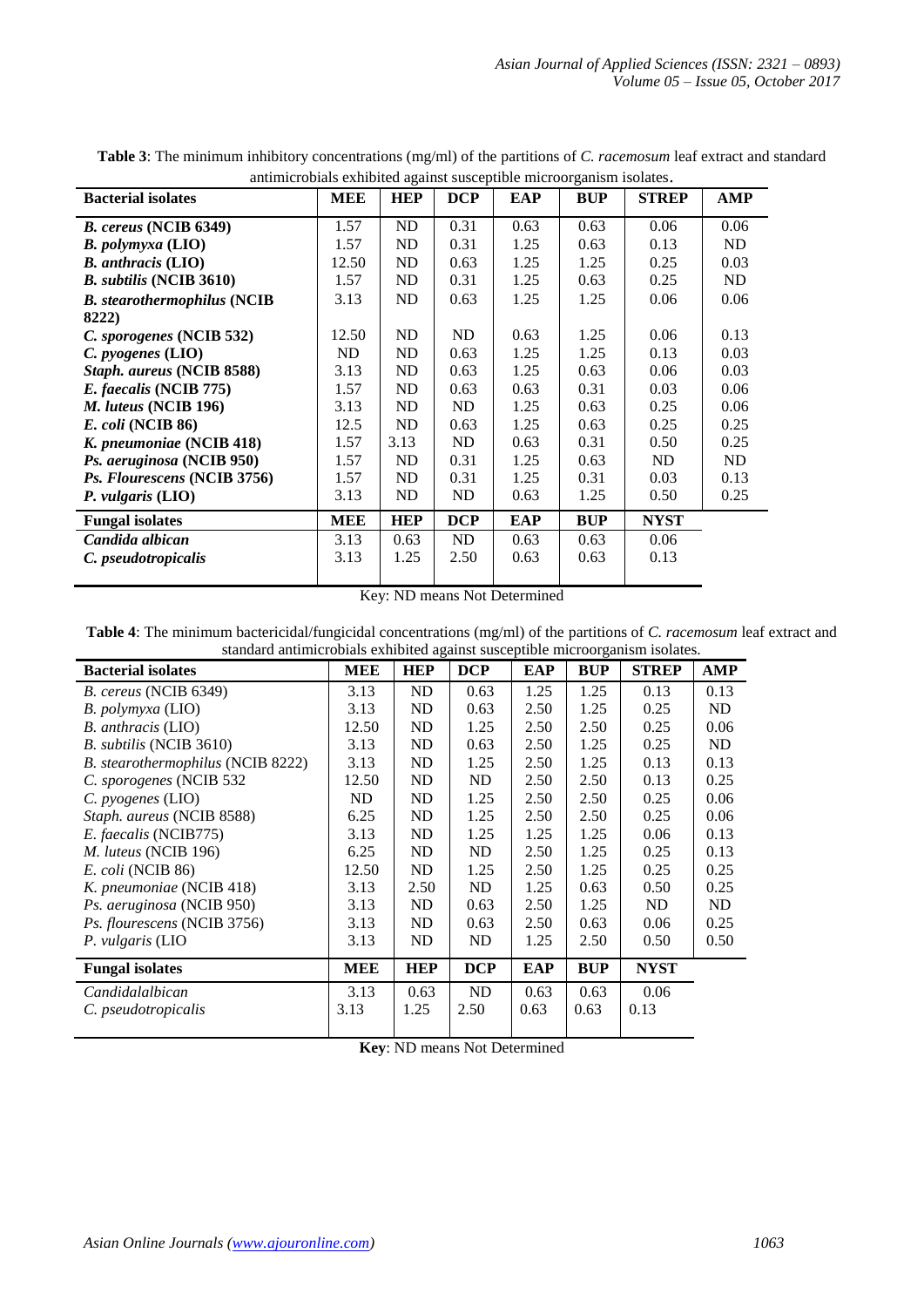|  |                                                        | <b>Table 5:</b> Percentage yields, total phenolic and flavonoid contents and total antioxidant capacity of the different |
|--|--------------------------------------------------------|--------------------------------------------------------------------------------------------------------------------------|
|  | partitions of <i>Combretum racemosum</i> leaf extract. |                                                                                                                          |

| <b>Partitions</b> | % Yield         | <b>Total phenolic</b><br>content<br>$(mg \text{ GAE/g})$ | <b>Total flavonoid</b><br>content<br>$(mg \text{ QUE/g})$ | <b>Total antioxidant</b><br>capacity<br>$(\mu g \text{ AAE/g})$ |
|-------------------|-----------------|----------------------------------------------------------|-----------------------------------------------------------|-----------------------------------------------------------------|
| Methanol Extract  | $7.38 + 1.67$   | $187.02 \pm 1.02$                                        | $700.57 + 65.23$                                          | $195.43 \pm 0.87$                                               |
| n-Hexane          | $0.82 \pm 0.98$ | $109.31 \pm 6.92$                                        | $662.90 + 8.02$                                           | $173.84 \pm 1.75$                                               |
| Dichloromethane   | $0.87+0.45$     | $108.83 \pm 2.69$                                        | $852.91 \pm 12.26$                                        | $151.96 \pm 2.46$                                               |
| Ethylacetate      | $0.18 \pm 1.03$ | $205.70 \pm 6.59$                                        | $821.79 \pm 16.22$                                        | $145.29 \pm 0.89$                                               |
| n-Butanol         | $0.50 \pm 0.62$ | $249.60 \pm 6.45$                                        | $1845.54 \pm 108.13$                                      | $220.65 \pm 8.61$                                               |

Values are expressed as mean± SD of three parallel measurements

**Table 6***: In vitro* free radical scavenging activities of the different partitions of *Combretum racemosum* leaf extract.

| <b>Partitions</b> | <b>ABTS</b><br><b>DPPH</b> |                    | NO.              | <b>FRAP</b>       |
|-------------------|----------------------------|--------------------|------------------|-------------------|
|                   | -----------                | $mg$ AAE/g         |                  |                   |
| Methanol Extract  | $49.56 \pm 1.04$           | $614.20 \pm 2.72$  | $0.14 \pm 0.02$  | $148.27 \pm 0.75$ |
| n-Hexane          | $144.56 \pm 4.73$          | $2095.21 \pm 0.90$ | $0.63 \pm 0.01$  | $64.65 \pm 0.36$  |
| Dichloromethane   | $162.59 \pm 26.74$         | $464.45 \pm 2.39$  | $0.50 \pm 0.26$  | $60.77+0.32$      |
| Ethylacetate      | $67.48 \pm 1.92$           | $464.12 \pm 0.63$  | $0.26 \pm 0.06$  | $114.49 \pm 0.05$ |
| n-Butanol         | $38.39 \pm 7.20$           | $494.79 \pm 0.45$  | $0.11 \pm 0.03$  | $180.52 \pm 0.86$ |
| L-ascorbic acid   | $10.29 \pm 0.04$           | ND.                | $64.15 \pm 2.52$ |                   |
| Trolox            | $10.89 \pm 0.17$           | $337.49 \pm 2.75$  | ND.              |                   |

Values are expressed as mean± SD of three parallel measurements

ND – not determined.

## **4. DISCUSSION**

The presence of tannins, saponins, alkaloids, terpenoids, steroids, reducing sugars, cardiac glycosides and flavonoids in the plant extract and polar ethylacetate and n-butanol partitions show that the plant is rich in phytochemicals and this is in agreement with the results obtained by other researchers who had carried out phytochemical studies on *Combretum species* [17,31,32].

## *4.1 Antimicrobial activity*

The extract of *C. racemosum* exhibited significant antimicrobial potentials across bacteria with different Gram reactions as well as the test yeast isolates. When the extract was partitioned into different fractions, the activity increases and compared favourably with the standard antibiotics used considering the level of purity of the two different agents. The fraction partitioned into n-hexane was not potent against test bacterial isolates but able to inhibit the growth of the test yeast. This suggest that n-hexane may not be a good solvent in extracting antibacterial agent from *C. racemosum*, thus indicates the polar components of the phytochemicals expected to be embedded in this fraction is only active against the yeast isolates. On the Other hand, the remaining partitions were able to inhibit the growth of bacteria isolates such as *Bacillus polymyxa, B. anthracis* and *Pseudomonas aeruginosa* which were resistant to one or both of the antibiotics used in this study. Hence, the leaf extract of *C. racemosum* could be probable source of antimicrobial agents of natural origin that may be of help in combating multidrug resistance problems currently impeding success in clinical services against infectious diseases. *P. aeruginosa* as one of the susceptible isolates, has been implicated in urinary tract infections, pneumonia, bacteraemia and as well as causing high morbidity and mortality rate in patients suffering from cystic fibrosis [33, 34]. Likewise, *E. coli* and *E. faecalis* which are the causal agents of diarrhoea and urinary tract infections further validate the use of this plant in folklore remedy against urinary tract and gastro-intestinal infections [35] as previously reported by Kau et al. [36]

## *4.2 Polyphenolic contents and antioxidant activities*

The total phenolic, flavonoid contents and antioxidant capacity assay show that the n-butanol partition has the highest phenolic compounds (phenolic acids and flavonoids), followed by the EAP, MEE, HEP and DCP as shown in Table 5. Phenolic antioxidants are considered powerful free radical scavengers [37]. These biologically active compounds release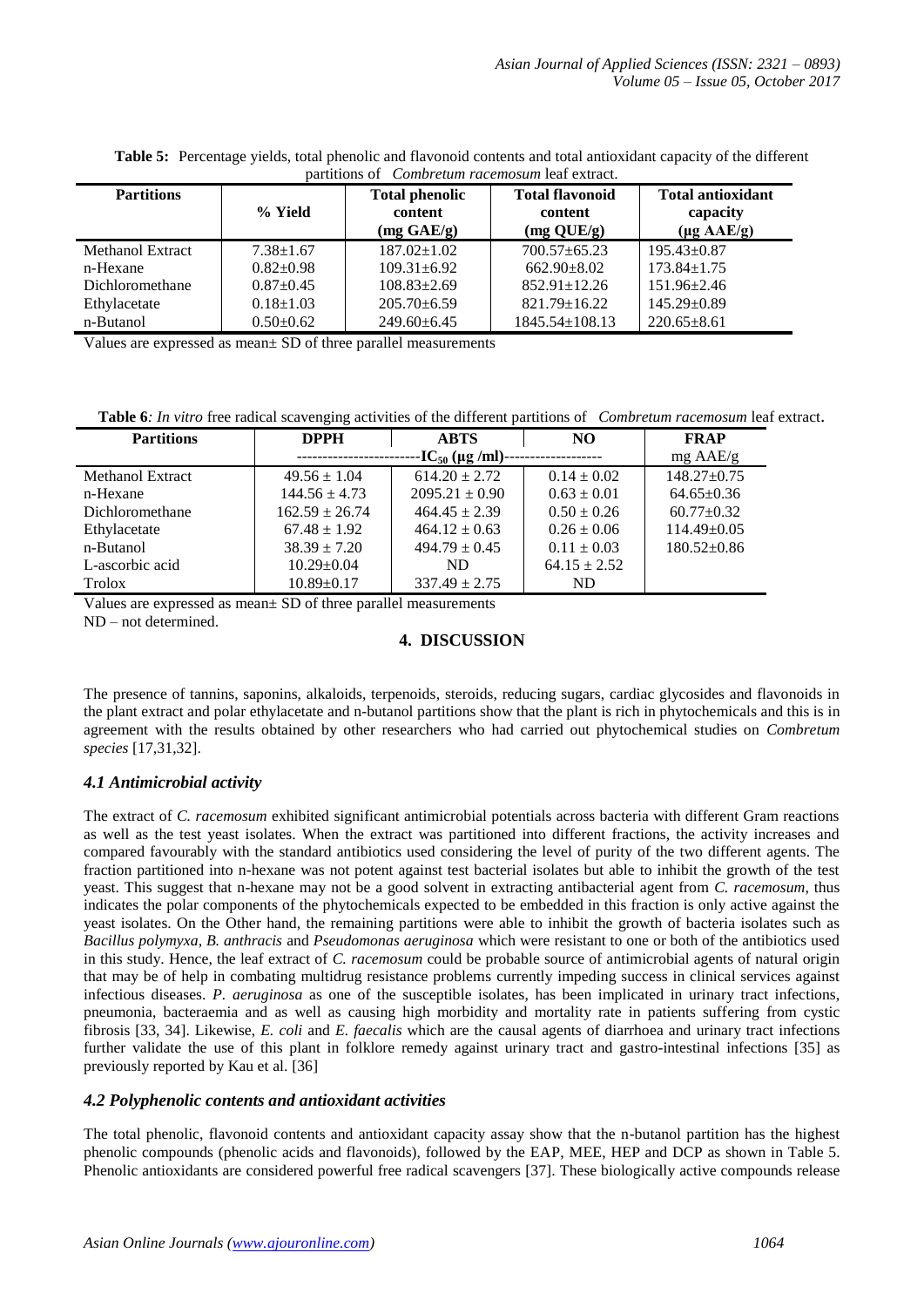hydrogen to free radical thereby disrupting the lipid oxidation in cells. Presence of phenolic hydroxyl groups in these compounds have been attributed to their ability to remove free radicals from tissues [38, 39]. The FTIR spectrum confirmed the presence of these phenolic, hydroxyl and carbonyl groups in the polar partitions

 Results indicate that the plant extract and its various partitions contain reasonable amounts of polyphenolic compounds such as flavonoids and condensed tannins. It is well established that these compounds considerably affect human nutrition and health due to their antioxidant potentials [13,15].

Production of nitric oxide is poisonous to tissues which is associated with various inflammatory conditions such as arthritis, juvenile diabetes, and ulcerative colitis [40]. Increased toxicity of NO has been envisioned to be due to the production of the highly reactive peroxynitrite anion, when it reacts with superoxide radical [41]. In addition, phenolic compounds in plants are strong inhibitors of NO and peroxynitrite productions [42]. Result in this study proved that the extract and fractions have more potent nitric oxide scavenging activity than that of the reference ascorbic acid (AA) as shown in Table 6. The n-butanol partition exhibits higher reducing power 180.52±0.86mgAAE/g, compared to other fractions. Presence of antioxidant compounds in the plant samples causes the  $Fe<sup>3+</sup>/ferricyanide$  complex to be reduced to  $Fe<sup>2+</sup>$  ions which quenches the radical chain reactions that may otherwise impair the surrounding tissue [43,44].

 The antioxidant activity demonstrated by the partitions in DPPH, NO, ABTS and FRAP assays may be attributed to their hydrogen-releasing capabilities of the phenolic compounds [45, 46]. This supports the report by Masoko and Eloff [47] who measured the antioxidant activities of some species African combretum.

## **5. CONCLUSION**

In this study, we have successfully extracted different solvent partitions with n-hexane, dichloromethane, ethyl acetate and n-butanol from crude aqueous metabolic leaf extract of *Combretum racemosum*. On the basis of the results obtained, it can be concluded that the leaf extract contains large amounts of flavonoids and phenolic compounds, demonstrated high antioxidant and free radical scavenging. In addition, the plant solvent partitions exhibited broad spectrum antimicrobial activities which compared favourably with the standard antibiotics, streptomycin and ampicillin. These *in vitro* assays indicate that the leaf of *Combretum racemosum* is a good source of affordable antimicrobial agents of natural origin and could as well assume a vital role in the removal of free radicals in living tissues.

## **6. ACKNOWLEDGMENT**

The authors are grateful to Chief Jacob Garando and Lewis Igo of Amatolo town in Nigeria for the collection of the plant materials.

#### **7. CONFLICT OF INTEREST**

The authors declare no conflict of interest.

#### **8. REFERENCES**

[1] De Smet, P.A.G.M., The role of plant-derived drugs and herbal medicines in health care. Drugs. 54, 801-840, 1997.

[2] Li, T.S.C., Taiwanese native medicinal plants: Phytopharmacology and therapeutic values. CRC Press Taylor & Francis Group. Florida. USA. Pp 328., 2006.

[3] Aladesanmi, A.J., Iwalewa, E.O., Adebajo, A.C., Akinkunmi, E.O., Taiwo, B.J., Olorunmola, F.O., Lamikanra, A. Antimicrobial and antioxidant activities of some Nigerian medicinal plants. Afr. J. Trad. CAM, 4 (2), 173 – 184, 2007

[4] Doughari, J.H., Phytochemicals: Extraction Methods, Basic Structures and Mode of Action as Potential Chemotherapeutic Agents, Phytochemicals - A Global Perspective of Their Role in Nutrition and Health, Dr Venketeshwer Rao (ed), InTech Europe, Croatia. pp 538., 2012.

[5] Nascimento, G.G.F., Locatelli, J., Freitas, P.C., Silva, G.L., Antibacterial activity of plant extracts and phytochemicals on antibiotic-resistant bacteria. Braz. J. Microbiol. 31, 247-256, 2000

[6] Lewis, K., Ausube, F.M., Prospects for plant-derived antibacterials. Nature Biotech. 24(12), 1504 – 1507, 2006.

[7] Voravuthikunchai, S.P., Kitpipit, L., Activities of crude extracts of Thai medicinal plants on methicillin- resistant *Staphylococcus aureus*. J. Clin Microbiol. Infect. 9, 236, 2003.

[8] Newton, S.M., Lau, C., Wright, C.W., A review of anti-mycobacterial natural products. Phytother. Res. 14,303-322, 2000.

[9] Godínez-Rubí, M., Rojas-Mayorquín, A.E., Ortuño-Sahagún, D., Nitric Oxide Donors as Neuroprotective Agents after an Ischemic Stroke-Related Inflammatory Reaction. *Oxidative Medicine and Cellular Longevity*. 1–16, 2013.

[10] Kalam, S., Gu, M.Z., Singh, R., Ankati, S., Free Radicals: Implications in Etiology of Chronic Diseases and Their Amelioration through Nutraceuticals. Pharmacologia. 6, 11-20, 2015.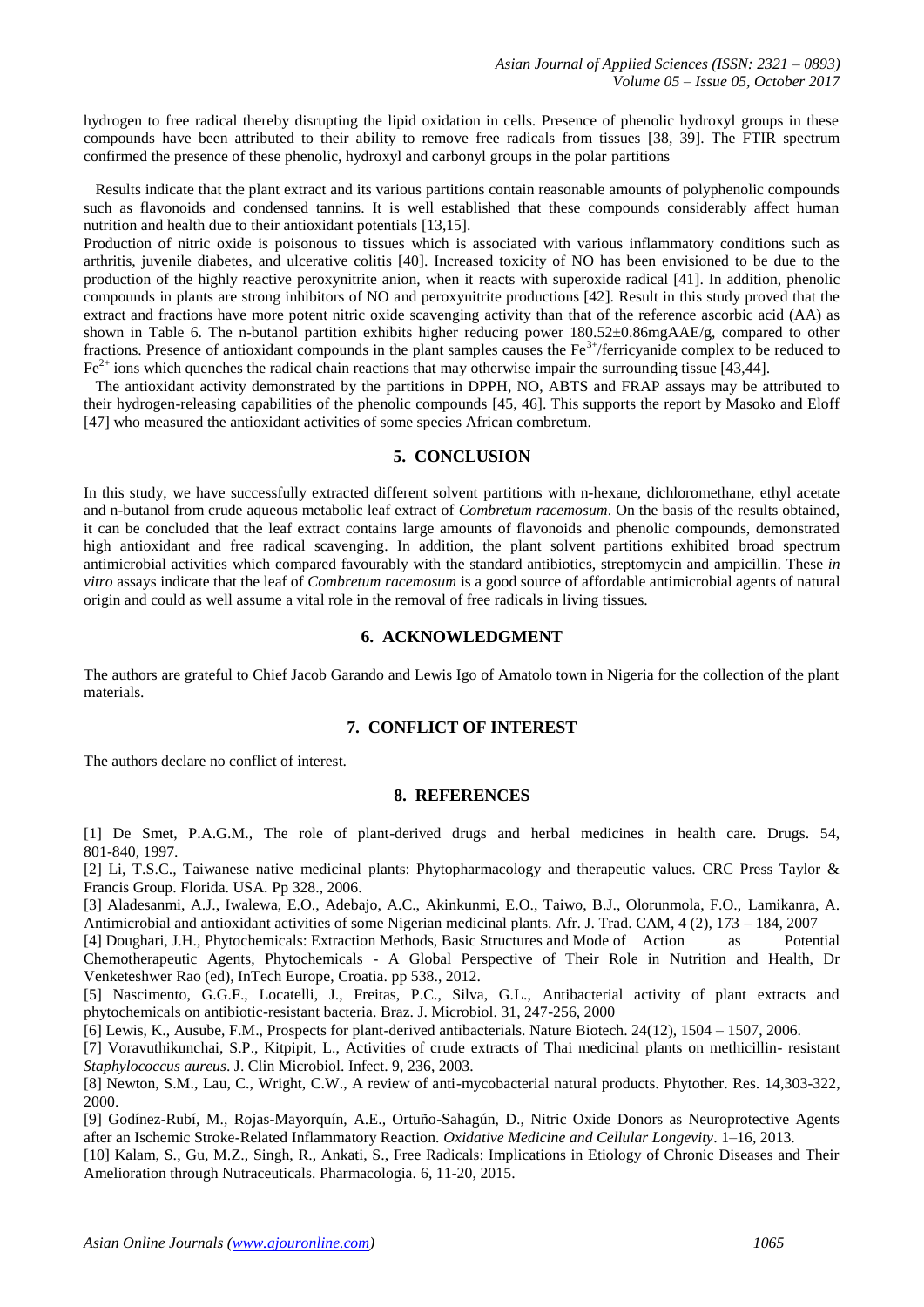[11] Basore, R, Free radical attack on proteins can cause brain stress and loss of nerve cells in dementia. Scintillon Institute for Biomedical and Energy Research. 2015. Available from: http://www.scintillon.org/Accessed April 29, 2017.

[12] Sen, Li., Guowei Chen., Chao Zhang., Man Wu., Shuyan Wu., Qing Liu. Research progress of natural antioxidants in foods for thetreatment of diseases. Food Sci. Hum. Well. 3, 110–116, 2014.

[13] Soriano-Maldonado, A., Hidalgo, M., Arteaga, P., de Pascual-Teresa, S., Nova, E., Effects of regular consumption of vitamin c-rich or polyphenol-rich apple juice on cardiometabolic markers in healthy adults: A randomized crossover trial*.* Eur. J. Nutr. 53, 1645–1657, 2014.

[14] Tonin, F.S., Steimbach, L.M., Wiens, A., Perlin, C.M., Pontarolo, R., Impact of Natural Juice Consumption on PlasmaAntioxidant Status: A Systematic Reviewand Meta-Analysis. Molecul*es.*20, 22146–22156, 2015.

[15] Oliver-Bever, B., Medicinal plants in Tropical West Africa. University Press, Cambridge, 1986.

[16] Burkill, H.M., The Useful plants of West Tropical Africa. Royal Botanical Gardens, Kew. 5, 378, 2000.

[17] Ajibesin, K.K., Ekpo, B.A., Bala, D.N., Antimicrobial activities of the leaves of *Combretum micranthum* and *C. racemosum*. Global J. Med. Sci. 13-17, 2002

[18] Eloff J.N. Quantifying the bioactivity of plant extracts during screening and bioassay guided fractionation. Phytomedicine, 11, 370-370, 2004

[19] Sofowora, A. Medicinal Plants and Traditional Medicine in Africa. 2<sup>nd</sup> ed. Spectrum Books Ltd, Nigeria,1993.

[20] Trease, G.E., Evans, W.C. Pharmacognosy. 14th edn. W.B. Sanders Company Ltd, London, 2000.

[21] Ben Hsouna, A., Trigui, M., Ben Mansour, R., Mezghani, R., Damak, M., Jaoua, S., Chemical composition, cytotoxicity effect and antimicrobial activity of *Ceratonia silique* essential oil with preservative effects against Listeria inoculated in minced beef meat. Int. J. Food Microbiol. 148, 66–72, 2011

[22] Akinpelu, D.A, Kolawole, D.O., Phytochemistry and antimicrobial activity of leaf extract of *Piliostigmathonningii* (Schum). Sci Focus J. 7*,*64-70, 2004.

[23] Gulluce, M., Sahin, F., Sokmen, M., Ozer, H., Daferera, D., Sokmen, A., et al. Antimicrobial and antioxidant properties of the essential oils and methanol extract from *Menthalongifolia* L. ssp. longifolia. Food Chem. 103, 1449– 1456, 2007.

[24] Li, H., Won,g C., Chen,g K., Chen, F., Antioxidant properties in vitro and total phenolic contents in methanol extracts from medicinal plants. *LWT–Food Sci. Technol. 41*, 385–390, 2008.

[25] Neergheen, V.S., Soobrattee, M.A., Bahorun, T., Arouma, O.I., Characterization of the phenolic constituents in Mauritian endemic plants as determinants of their antioxidant activities *in vitro*. J. Plant Physiol. 163 antioxidant activities *in vitro*. J. Plant Physiol. 163,787-799, 2006.

[26] Pellegrini, N., Serafini, S., Del Rio, S.D., Bianchi, M., Total antioxidant capacity of spices, dried fruits, nuts, pulses, cereals and sweets consumed in Italy assessed by three different *in vitro* assays. Mol. Nutr Food Res. 50, 1030-1038, 2006.

[27] Barros, L., Baptista, P., Ferreira, I.C.F.R., Effect of *Lactarius piperatus* fruiting body maturity stage on antioxidant activity measured by several biochemical assays. Food Chem. Toxicol. 45, 1731–1737, 2007.

[28] Marcocci, L., Maguire, J.J., Droy-Lefaix, M.T.M., Parker, L., The nitric oxide scavenging properties of *Ginkgo biloba* extract EGb 761. Biochem. Biophys. Res. Comm. 201(2),748-55, 1994.

[29] Re R, Pellegrini N, Proteggente A, Pannala A, Yang M, Rice-Evans C. Antioxidant activity applying an improved ABTS radical cation decolorization assay. Free Radic Biol Med. 26, 9-10, 1231-7, 1999.

[30] Panda, B.N., Raj, A.B., Shrivastava, N.R., Prathani, A.R., The evaluation of nitric oxide scavenging activity of *Acalypha indica* Linn Root. Asian J. Res. Chem. 2**(**2), 148–150, 2009.

[31] Okwuosa, C., Unekwe, P., Nwobodo, E., Chilaka, K., The anti-ulcer activities of leaf extracts of *Combretum racemosum* (Combracaceae). J. Biomed. Invest. 4,.9–14, 2006.

[32] Onucha, PA., Audu, E.O., Ekundayo, O., Dosunmu, O.O., Phytochemical and antimicrobial properties of extracts of *Combretum racemosum.*Proc. WOCMAP III, Vol. 1: Bioprospecting & Ethnopharmacology Eds. J. Bernáth, É. Németh, L.E. Craker and ZE Gardner. Acta Horticulturae*.* 675, ISHS, 97-101, 2005.

[33] Ochoa, S.A., López-Montie, F., Escalona, G., Cruz-Córdova, A., Dávila, L., López-Martínez, B.*,* et al. Pathogenic characteristics of *Pseudomonas aeruginosa* strains resistant to carbapenems associated with bioflm formation. Bol. Med. Hosp. Infant Mex. 70(2),133-144, 2013.

[34] Decre,´ D., Verdet, C., Emirian, A., Le Gourrierec, T., Petit, J-C., Georges Offenstadt, G., et al. Emerging Severe and Fatal Infections Due to *Klebsiella pneumoniae* in Two University Hospitals in France Dominique. J. Clin. Microbiol. 49(8), 3012–3014, 2011.

[35] Eze, J.I., Anosa, G.N., Ozota, C.A., *In vitro* and *in vivo* trypanocidal activity of *Combretum racemosum* leaves. Afr. J. Biotechnol. 11(46), 10611-10616, 2012.

[36] Kau, A.L., Martin, S.M., Lyon, W., Hayes, E., Caparon, M.G., Hultgren, S.J. *Enterococcus faecalis* tropism for the kidneys in the urinary tract of C57BL/6J mice. Infect. Immun. 73(4), 2461–2468, 2005.

[37] Coulidiati, T.H., Millogo-Kone, H., Lamien-Meda, A., Yougbare-Ziebrou, M., Millogo-Rasolodimby, J., Nacoulma, O.G. Antioxidant and antibacterial activities of two *Combretum* species from Burkina Faso. Res. J. Med. Plants. 5(1), 42-53, 2011.

[38] Stefanovic, O.D., Tesic, J.D., Comic, L.R. *Melilotusalbus* and *Dorycnium herbaceum* extracts as source of phenolic compounds and their antimicrobial, antibiofilm, and antioxidant potentials. J. Food Drug Analysis. 23, 417-424, 2015.